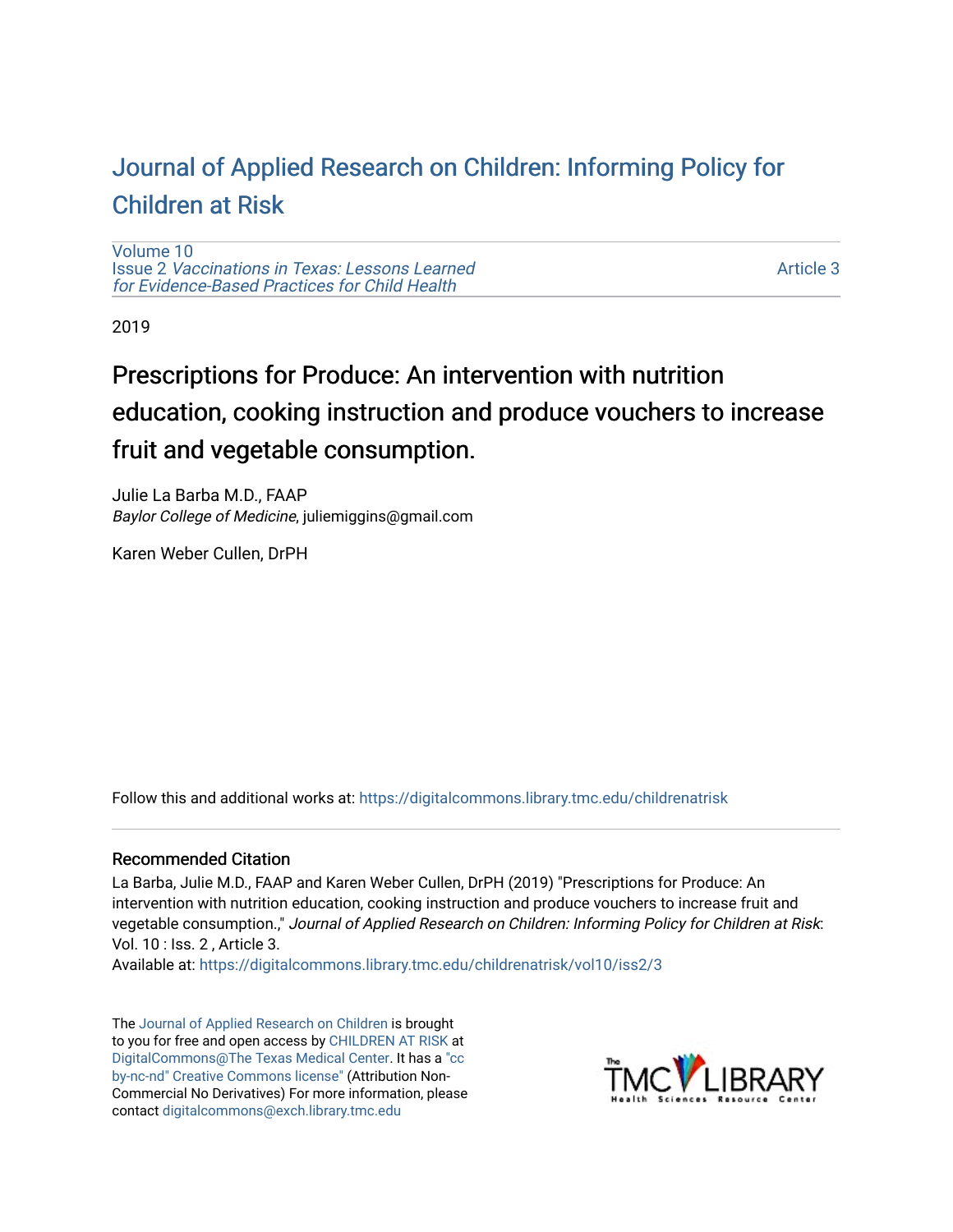# Prescriptions for Produce: An intervention with nutrition education, cooking instruction and produce vouchers to increase fruit and vegetable consumption.

# Acknowledgements

This study was made possible by: CHEF (Culinary Health Education for Families) at The Children's Hospital of San Antonio powered by The Goldsbury Foundation, Marisol Garcia-Hodge, MD, Associate Professor, Department of OB/GYN, Baylor College of Medicine at The Children's Hospital of San Antonio, Rachel Mendoza, RN, Centromed OB/GYN Clinic, Rosario G. Ocampo, RN, BSN at the Max and Minnie Tomerlin Voelcker Clinical Research Center, H-E-B and The San Antonio Food Bank. Generous funding for this study was primarily provided by the Goldsbury Foundation as well as by H-E-B and CHEF at the Children's Hospital of San Antonio. This project was also funded in part by federal funds from the USDA/ ARS under Cooperative Agreement 58-3092-5-001. The contents of this publication do not necessarily reflect the views or policies of the USDA, nor does mention of trade names, commercial products, or organizations imply endorsement from the U.S. Government.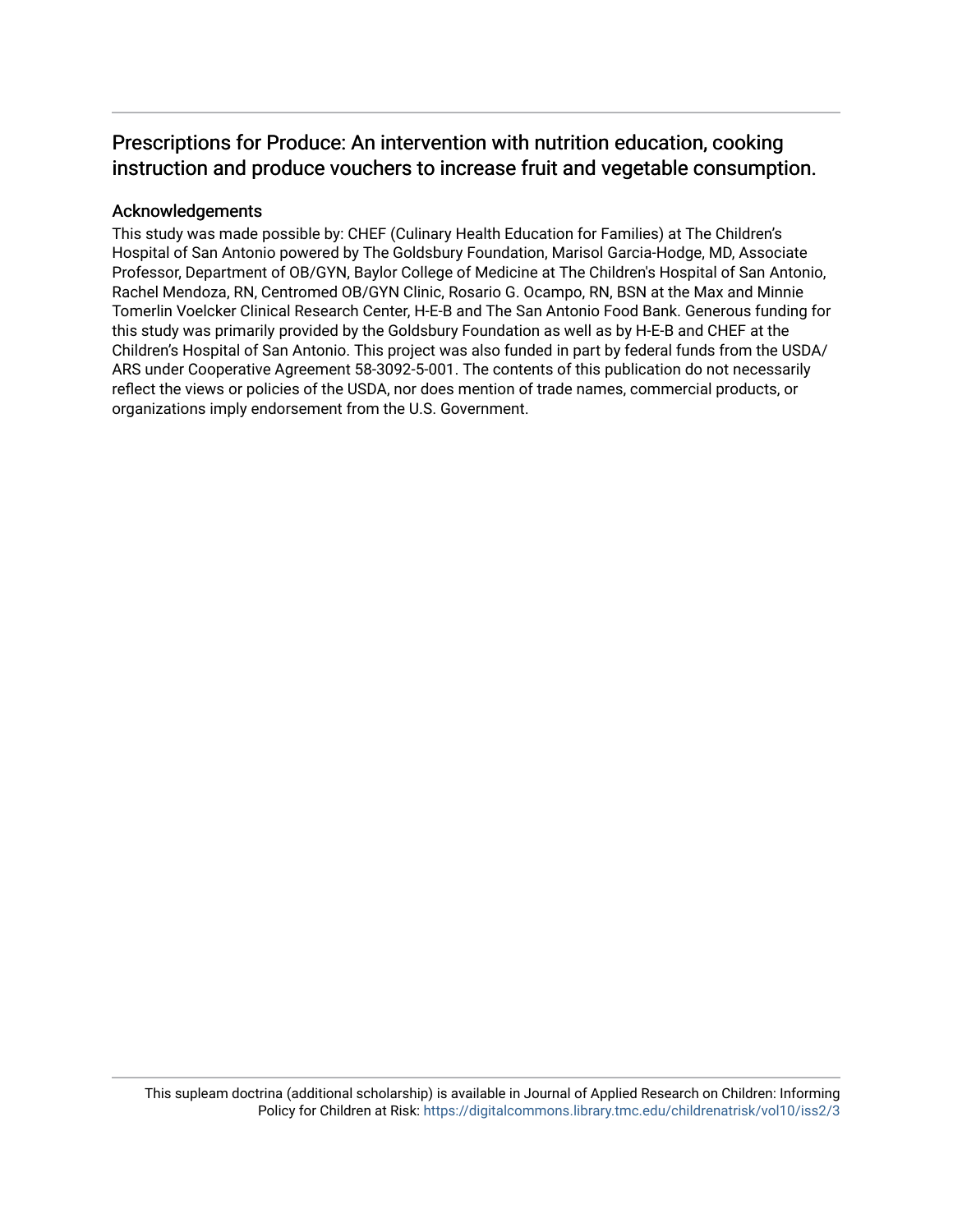Prescriptions for Produce: A Pilot Feasibility Assessment of an Intervention with Nutrition Education, Cooking Instruction, and Produce Vouchers to Increase Fruit and Vegetable Consumption

In 2015, about 14.6% of children and adults in San Antonio, Texas, lived in poverty,<sup>1</sup> and 58,000 individuals received emergency food assistance weekly.<sup>2</sup> Approximately 25% of 2- to 17-year-old Hispanic youth in San Antonio were obese<sup>3</sup> and 25% of the children were food insecure.<sup>4</sup> This compares to a food insecurity average of 12.7% in the United States in 2015.<sup>5</sup>

Food insecurity is related to poor diets, including low intakes of fruit and vegetables (FV) and whole grains, and higher intakes of energy-dense foods, which may lead to weight gain.<sup>6-10</sup> Therefore, improving food security and eating behaviors are health and economic priorities.

Barriers to healthy food choices in the home include financial issues, inadequate food preparation knowledge and cooking skills, and low self-efficacy.11-13 Availability of foods in the home has been related to consumption of both healthy and energy-dense, nutrient-poor foods.<sup>14-17</sup> These are key constructs of Social Cognitive Theory (SCT)<sup>18</sup> and influence eating behavior. Targeting these constructs in behavioral interventions is necessary to improve dietary behaviors.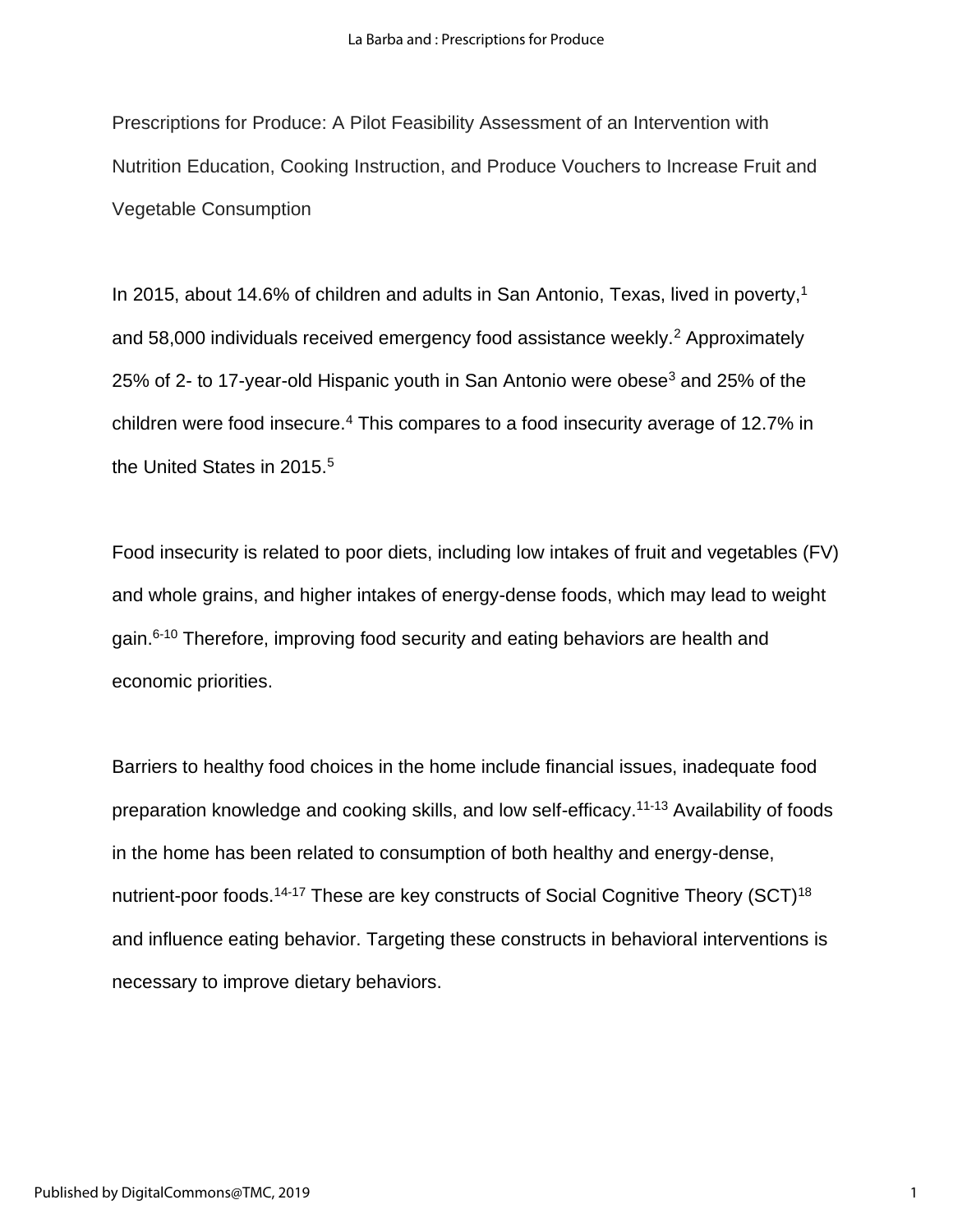Several recent interventions have had some success in helping low-income families improve diets. When limited-resource households participating in the Supplemental Nutrition Assistance Program (SNAP) received a 30% bonus for purchasing targeted fruit and vegetables that was added to their monthly benefits, they consumed significantly more fruit and vegetables compared to those in a control group.<sup>19</sup> In addition, low-income participants in a 10-session intervention that included cooking demonstrations, food baskets, newsletters, and group discussions improved knowledge, self-efficacy, and vegetable consumption.<sup>20</sup> Similarly, an Australian 10-session cooking program also increased participants' cooking confidence and vegetable intakes<sup>21</sup> and reduced fast-food expenditures.<sup>22</sup> These studies suggest that improving cooking skills, providing nutrition education, and increasing low-income women's food budgets could impact purchasing and dietary behaviors such as the consumption of fruit and vegetables in the home for themselves and their children.

Regularly scheduled, fully reimbursed obstetric visits provide a unique opportunity to present a consistent, ongoing channel for delivering nutrition education to mothers. This paper presents the outcomes of a pilot study with low-income obstetric patients, Prescriptions for Produce, testing a multifaceted intervention that provided nutrition education during prenatal visits, a grocery store tour and cooking class, and a monthly \$40 gift card for produce purchases at the participating retailers. It was hypothesized that a combination of targeted, culturally appropriate health education and financial incentives would increase nutrition-related behaviors and skills as well as the purchase and consumption of fruits and vegetables by low-income pregnant mothers.

2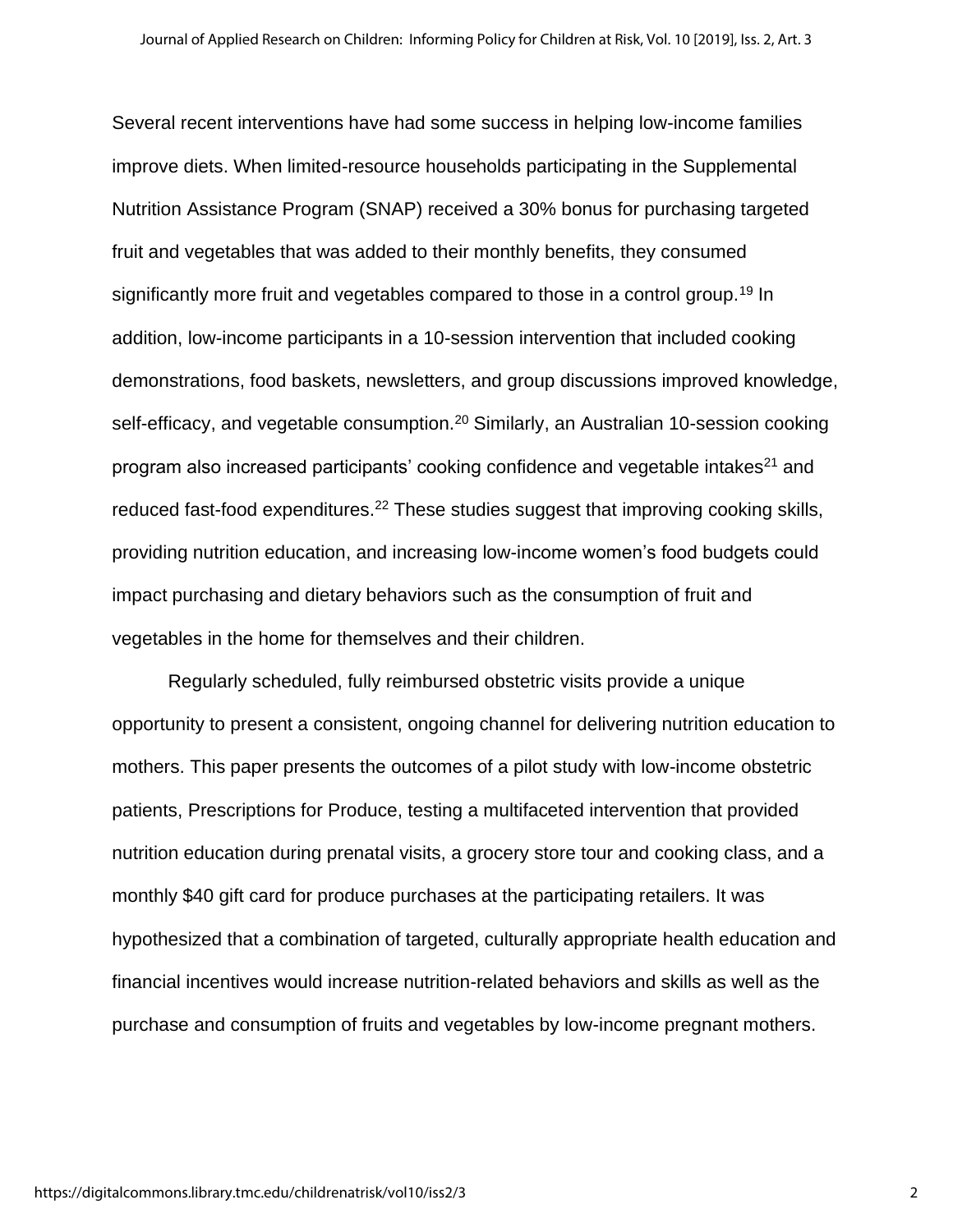## **METHODS**

This study was approved by the Institutional Review Board at Baylor College of Medicine. The evaluation used a single-group design with baseline, post 1, and post 2 measurement.

**Setting.** Participants were first-trimester pregnant mothers receiving prenatal care at a local Federally Qualified Health Clinic (FQHC) in San Antonio. A research nurse introduced the study to eligible women at their regular clinic appointment. If they were interested, the study was explained and informed written consent was obtained Recruitment took place from February through December, 2015.

**Intervention.** Participants were scheduled to attend a shopping tour and cooking class conducted by a grocery retail store registered dietitian. The grocery store and cooking class content focused on participants' current meal planning habits and how to increase fruits and vegetables served in meals (Table 1). At the beginning of each tour, the dietitian queried the participant about their nutrition and food questions. Based on these questions and the tour discussions, recipes were selected for preparation in the cooking class.

Each month, participants received a \$40 gift coupon for the store, redeemable for fruit and vegetables. To continue to receive the gift card incentives, participants had to attend the grocery store tour and cooking class, and obstetric appointments, where they received the designated nutrition education modules. Education concepts included: My Plate, portion control, sugar intake, label reading, breastfeeding, cooking at home, and healthy eating postpartum.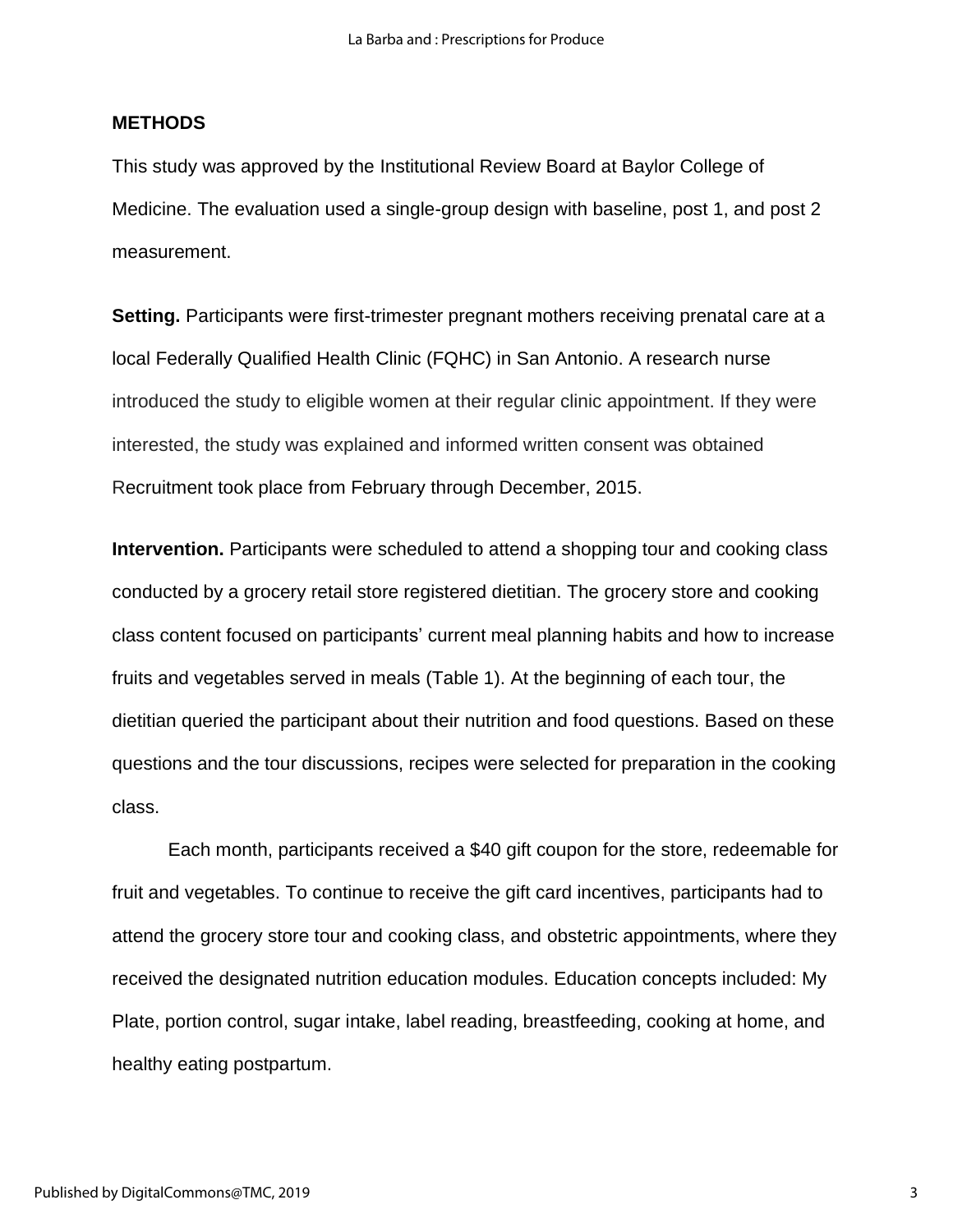**Measurement.** Participants completed paper surveys in the clinic during their visits at baseline, prior to delivery (post 1), and 6 weeks postpartum (post 2). Demographics were obtained from the clinic record. Produce card usage was obtained from the partnering grocery store.

Menu planning (MP) ( i.e. "How often do you look in the refrigerator/pantry before you go shopping to see what you need?") and grocery shopping (GS) practices (i.e. "How often do you compare prices between items when you shop?") were each measured with four questions.<sup>23</sup> The items were measured on a 4-point scale from "never" to ''always,'' with higher scores reflecting more positive practices. Among a group of diverse parents from Texas, previous reliability coefficients for the 2 scales were 0.68 (MP) and  $0.67$  (GS).<sup>23</sup> Baseline internal consistency values for this study were  $0.68$ (MP) and 0.69 (GS).

Home availability of fruit, juice, and vegetables was assessed with a survey used in previous research with diverse populations.23, 24 Participants identified the items present in the home in the past week (yes, no), and were summed to create scales. Higher scores represent greater availability.

Fruit and vegetable intake was assessed with single questions used in previous studies (How many servings of fruits [vegetables] do you eat daily?) Responses were 0 to 4 or more servings per day.25-27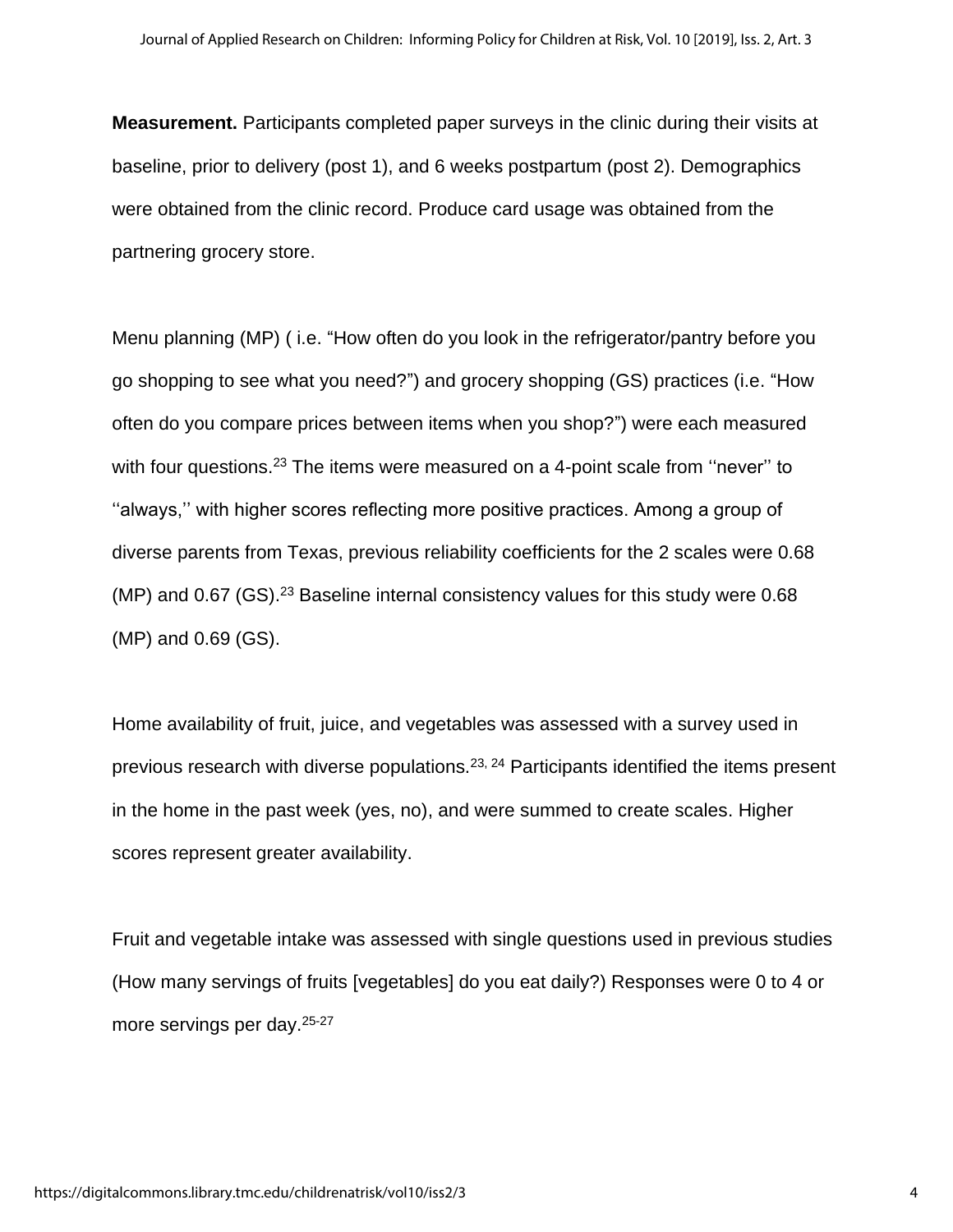Household food security status was assessed with the 6-item form of the USDA Core Food Security Module. This scale uses a subset of the standard 18-item survey with adequate reliability.<sup>28</sup> The 6-item form correctly classifies households across three levels of food security status (food secure, low food secure, and very low food secure).

Twenty participants were interviewed after the program was completed to obtain their opinions about the specific components of the program: grocery store tour, cooking class, produce card, and nutrition education sessions. Participants were asked what they liked about each component, any problems, and how each could be improved.

**Statistical Analyses.** Chi-square tests were used to assess differences in demographic characteristics between completers and non-completers. The means for all scales were computed and tested for normality using the Kolmogorov-Smirnov test. The average amount of money used from the produce cards was calculated. Correlation analyses among the scales and fruit and vegetable intake were conducted.

Change between surveys completed at the first prenatal visit (baseline) and the last visit before delivery (post 1), and between baseline and the post 2 survey (at the postpartum visit), were assessed with the paired t-test or Wilcoxon signed rank test, for normally and not normally distributed variables, respectively.

The interview responses were collated and frequency distributions were calculated.

#### **RESULTS**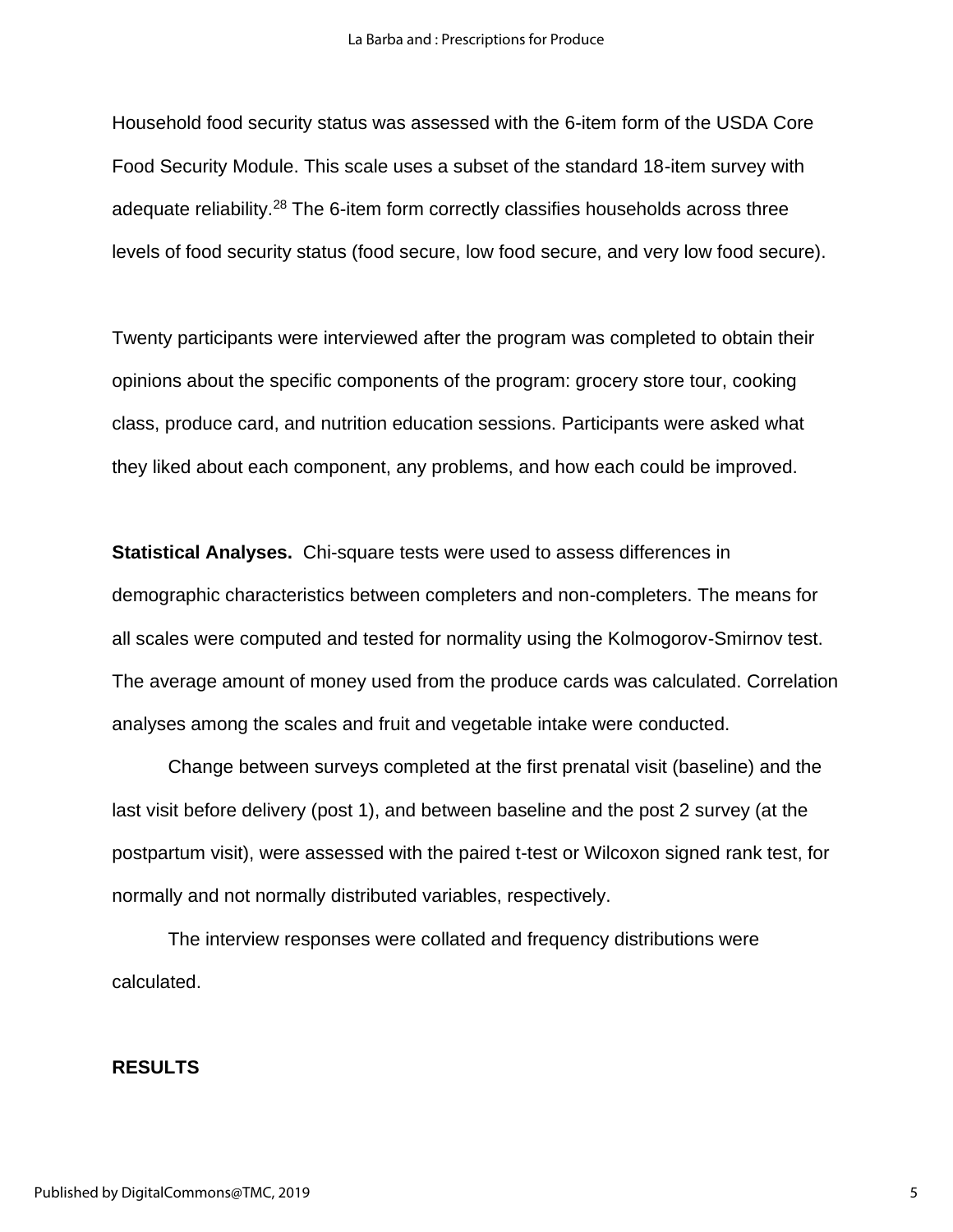A total of 87 pregnant mothers gave consent to participate in the study, 60 completed the baseline survey, 23 completed post 1, and 17 completed post 2 surveys. To qualify for study completion and be included in the analyses, mothers had to complete at least two surveys, plus the grocery store tour and obstetric visits. Twenty-five qualified for analyses. The mean number of obstetric visits was 9.2, with a range of 5-10.

All but one were Hispanic. Ages, level of education, and food security status are presented in Table 2. Of those who did not complete the program (n=27), 16 did not attend the grocery tour, 9 were lost to follow-up, and 2 suffered fetal loss. Compared to those who completed the program, non-completers tended to be younger than 21 years of age ( $p= 0.062$ ) and reported low food security ( $p=0.054$ ). The average amount of money used from the produce cards each month was \$28.70 (range=0-\$40). Four participants did not use their produce card.

Home availability of fruit and vegetables, MP, and GS skills were normally distributed. Fruit and vegetable intake were skewed distributions, so nonparametric tests were conducted.

Home fruit availability (p<0.01), MP skills (p<0.05), and GS skills (p<0.01) were significantly positively correlated with fruit intake (data not shown). For those mothers who reported higher MP and GS skills and more fruit in the home, fruit intake was higher. For the mothers who reported high GS skills, vegetable intake was significantly higher (p<0.01).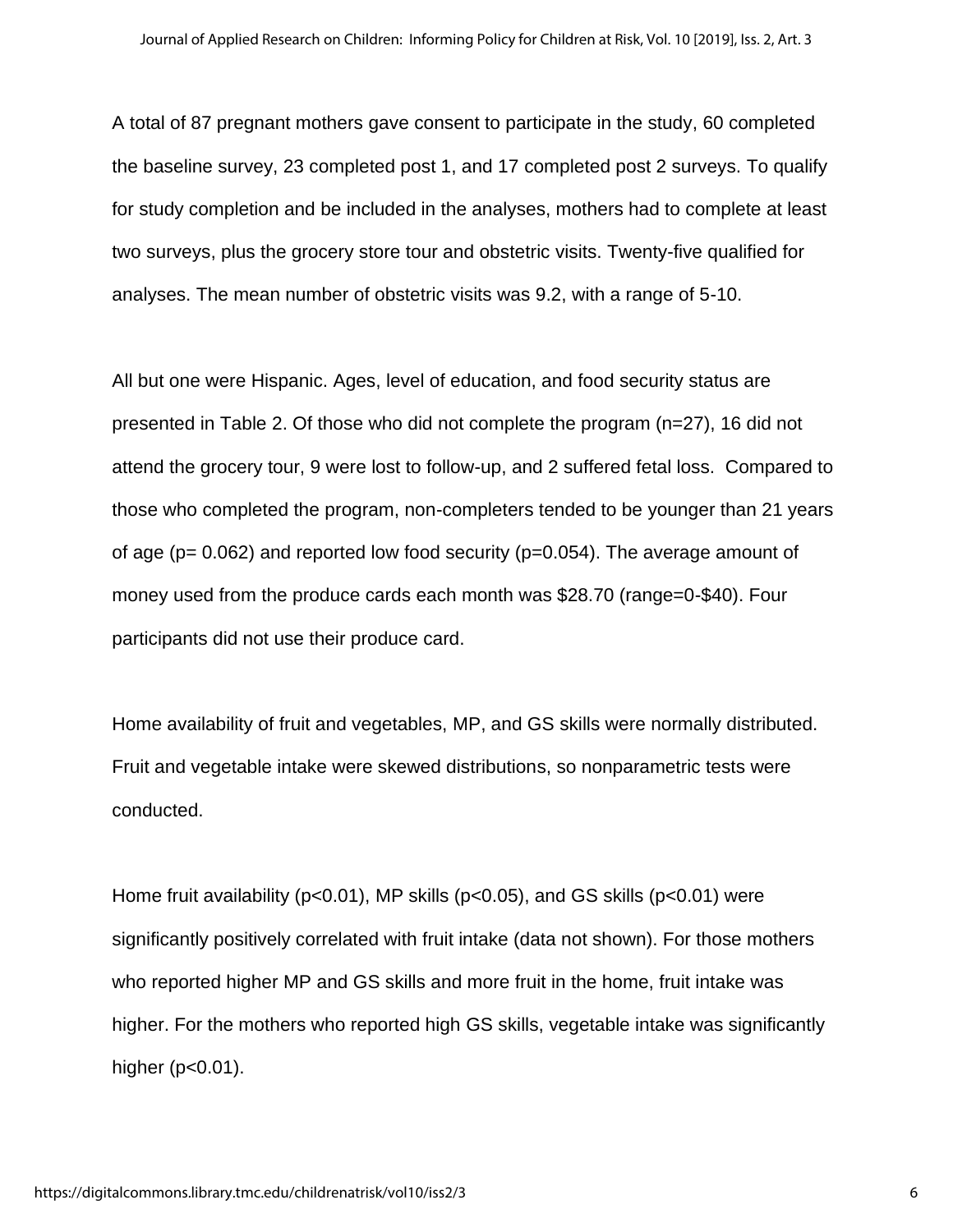Participants who reported high MP skills (p<0.05) and GS skills (p<0.01) also reported high home vegetable availability.

From baseline to post 1, only the reported home availability of fruit ( $p=0.012$ ) was significantly improved (Table 3). From baseline to post 2, home availability of fruit  $(p=0.002)$  and vegetables ( $p=0.024$ ), MP ( $p=0.003$ ) and GS skills ( $p=0.001$ ), and fruit (p=0.022) and vegetable (p=0.002) intake were significantly higher.

There were significant improvements in fruit (p<0.05) and vegetable (p<0.001) intakes from baseline to post 1 and from baseline to post 2 (p<0.05 for fruit and 0.01 for vegetables) (Table 4).

#### Interviews

Twenty mothers were interviewed--8 who completed the program and 12 who did not. The majority of the participants reported that the nutrition education lessons they received during their prenatal visit were easy to understand (85%) and helped them learn how to make informed food choices in order to take better care of themselves and their babies (75%). They felt safe to ask questions (65%), liked the handouts (75%), and thought the nurse was a good teacher (75%). One mother commented that she "only gained baby weight during this pregnancy." Another mother reported that she learned how to increase fruit and vegetable intake, and that the education helped with breastfeeding problems.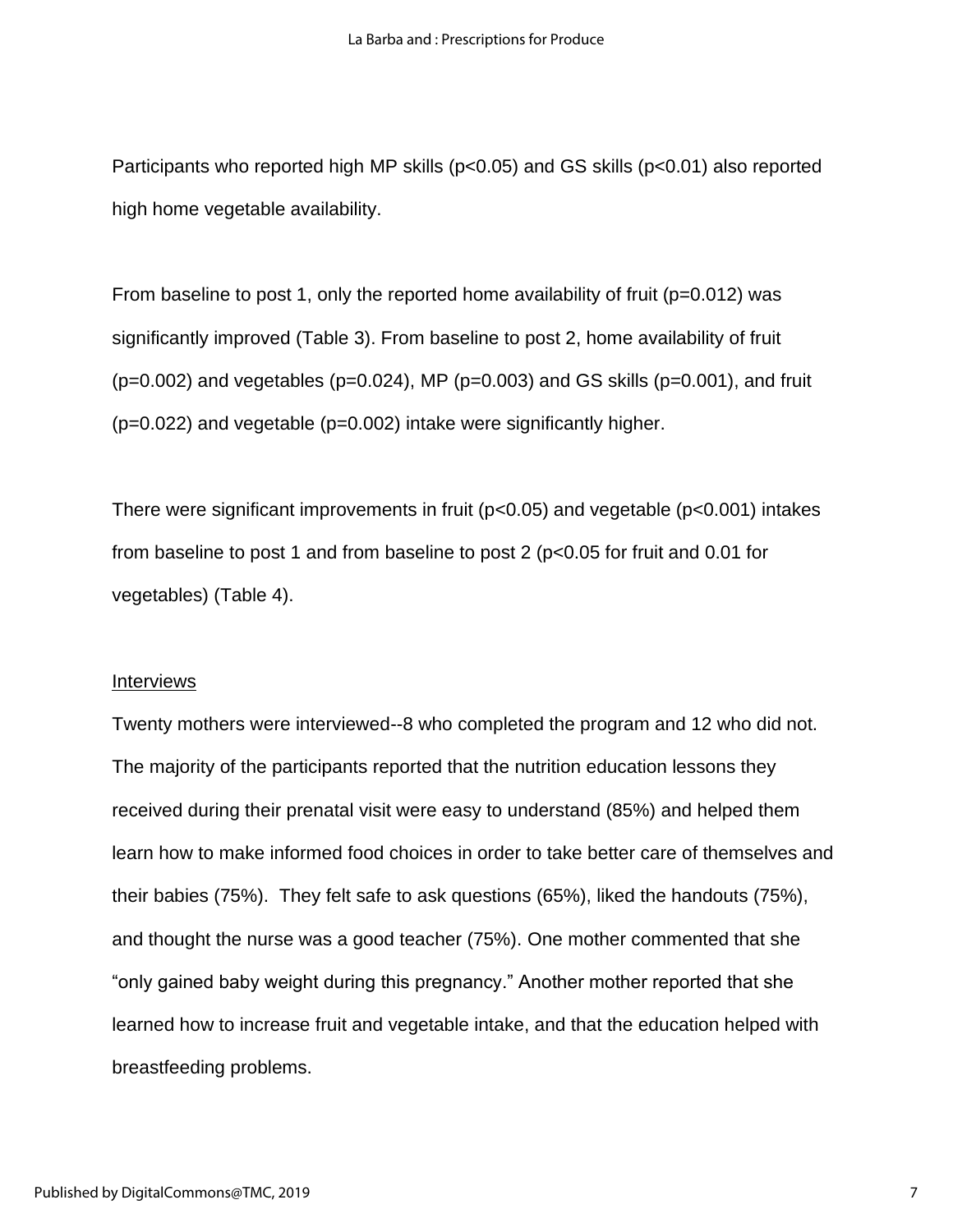Only 15 of the mothers reported attending the cooking class and grocery store tour at the grocery store affiliated with the program. Transportation and childcare were major barriers. Fourteen thought the cooking class was easy to understand and liked being with the other mothers and felt the dietitian was a good teacher; 12 reported they felt safe to ask questions. One mother reported that her children liked the recipes that she made at home. Six reported that they would like to be able to have follow-up visits with the dietitian.

The grocery store tour led by the dietitian was also well received. Most comments were that the tours should be offered in more locations and at other times. Twelve mothers reported that the produce cards were easy to use, helped them to buy groceries on a budget and try new items, and that they want to eat more fruit and vegetables. However, 5 mothers reported the card was too much of a hassle, and 7 reported that the card did not work when given to the cashier. Some mothers commented that the store manager had to be called and that some cashiers did not know about the card and therefore it was difficult to use. Five mothers suggested making the card like a regular gift card, and 9 suggested more training for cashiers. One mother would have liked to be able to see the card balance.

#### **DISCUSSION**

Prenatal care visits provide an opportunity to provide mothers with the knowledge and skills to create a healthy home environment for their new babies that supports optimal growth. Healthy dietary behaviors are an important target behavior during this period.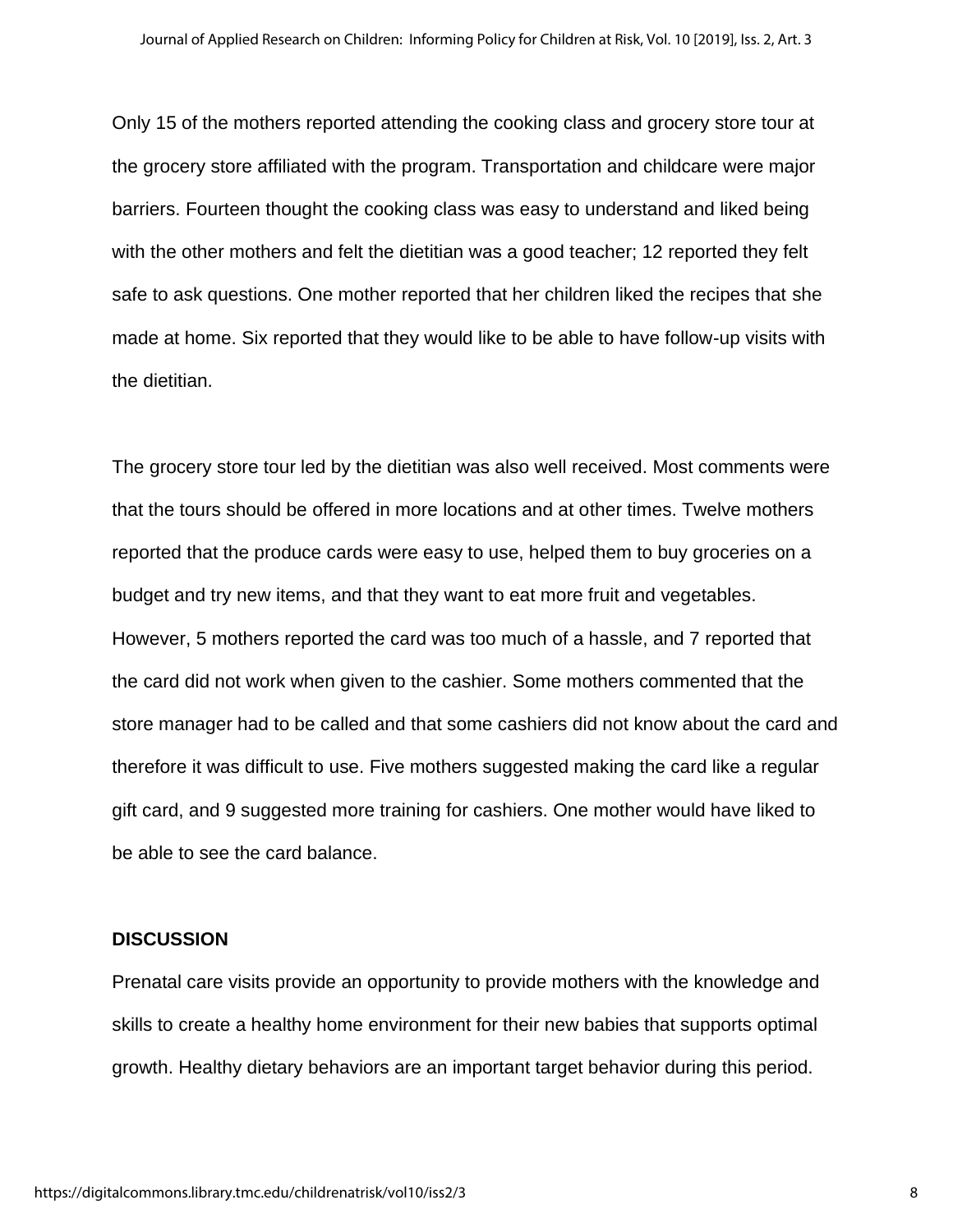This pilot study tested the feasibility of an intervention that included a \$40 produce voucher, a grocery store tour and cooking class, along with nutrition education delivered during routine obstetric visits. Despite the small sample, significant improvements in fruit and vegetable intake were found, along with improvements in important mediators of food consumption: the availability of fruit and vegetables in the home and MP and GS skills. Studies have documented that home availability of fruit and vegetables was associated with serving them at dinner, with parent vegetable intake,<sup>29</sup> and with child fruit and vegetable intake.<sup>16</sup> Parent MP skills were also associated with serving fruit at dinners. 29

Few studies were found that provided a financial incentive for participants to purchase fruit and vegetables. A 30% bonus for purchasing targeted fruit and vegetables was added to SNAP participants' monthly benefits in a prior study. Significantly more fruit and vegetables were consumed by those in the intervention group compared to those in a control group.<sup>19</sup> A pilot study provided 29 low-income households with prepaid weekly coupons for 4 weeks to buy fresh produce in one grocery store.<sup>30</sup> Purchase data were obtained from the store. Fresh fruit purchases significantly increased during the intervention and were maintained during the 4-week follow-up period. Vegetable purchases did not change. Ten households did not use any of the coupons and 8 only used one.<sup>30</sup> In feedback from 22 of the participants, some reported losing their coupons or forgetting to bring them to the store. About 50% said they could not use them within each designated week and 2 reported issues with the redemption of the coupons with store personnel.

9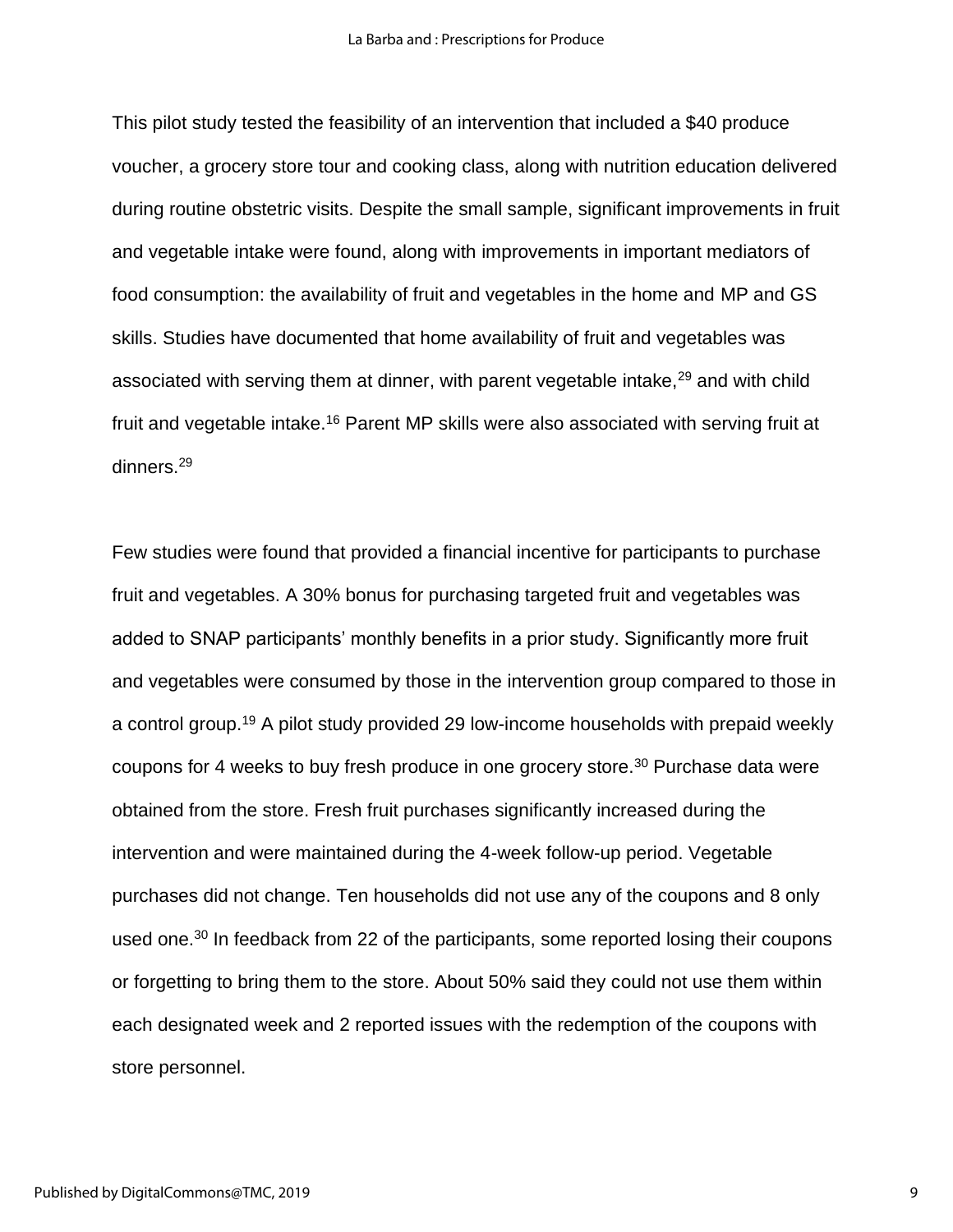In the current study, 4 women did not use their produce cards, the monthly average spent was \$28.70 out of \$40 available each month, and 7 mothers reported problems redeeming the produce cards. Future research should investigate potential barriers to the use of incentive cards or gift cards in grocery stores, and potential strategies to overcome them.

Previous adult cooking skills programs have achieved improvements in vegetable consumption, similar to the current study, as well as in cooking confidence food preparation skills, home-prepared meals, and nutrition knowledge.20-22, 31, 32 Most of these programs included multiple sessions and were conducted in community settings. Attrition was a problem for some, ranging from 14-57%, as noted in a review.<sup>32</sup> In the current study, transportation and childcare were issues interfering with attendance at the grocery store cooking class and tours. However, the cooking class and tours were appreciated. Almost 50% of the mothers in the current study requested more than one cooking class and suggested that multiple shopping tours or a one-on-one tour with the dietitian would be helpful.

Other barriers to participation were younger age of the mothers and low food security. Further research is needed to identify community support for pregnant women and new mothers to ensure the future health of moms and babies alike.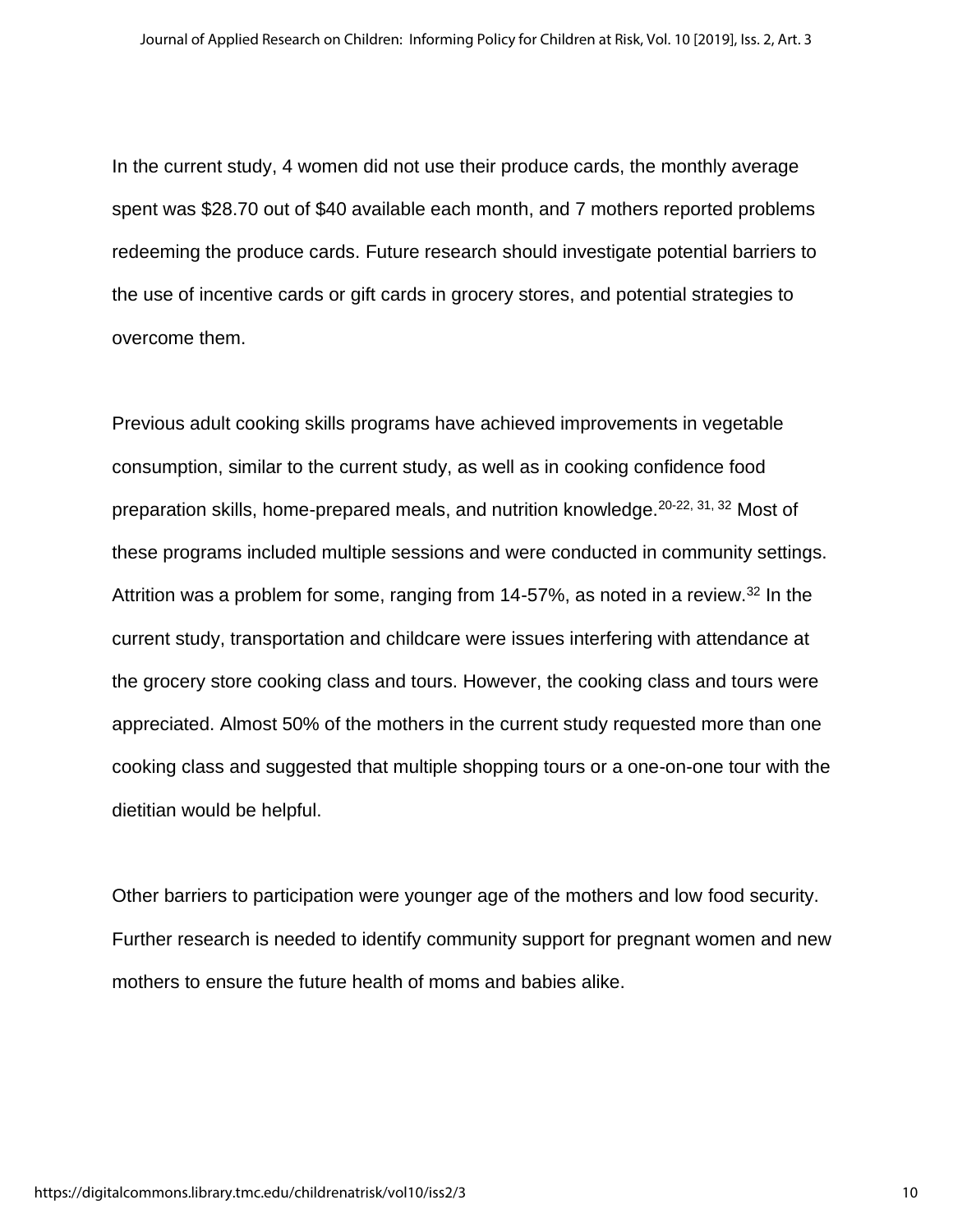Several important limitations should be noted. The study did not have a comparison group. The original sample size for this pilot study was small, and there was a high attrition rate. All data were self-reported, and fruit and vegetable intakes were assessed with a short screener.

This pilot study provided pregnant women with nutrition education, a cooking class and grocery store tour, and produce cards worth \$40 each month. Preliminary results were positive and future studies should address the participant feedback obtained in this pilot study. In addition, interviews with low-income mothers about methods to improve use of the produce cards should be conducted. Future replications should also recruit larger samples and include a control group.

**Human Subjects Approval Statement:** The study was approved by the IRB at Baylor College of Medicine, Houston, Texas (H-36086,H-36909)

## **References**

1. Bishaw A, Glassman B. Poverty: 2014 and 2015 [ACSBR/15-01]. Washington, DC: US Census Bureau; 2016.

[https://www.census.gov/library/publications/2016/acs/acsbr15-01.html.](https://www.census.gov/library/publications/2016/acs/acsbr15-01.html) Published September 16, 2016. Accessed April 29, 2020.

2. San Antonio Food Bank. About Us: Who We Serve. 2017.

https://safoodbank.org/about-us/who-we-serve/. Accessed Apil 7, 2020.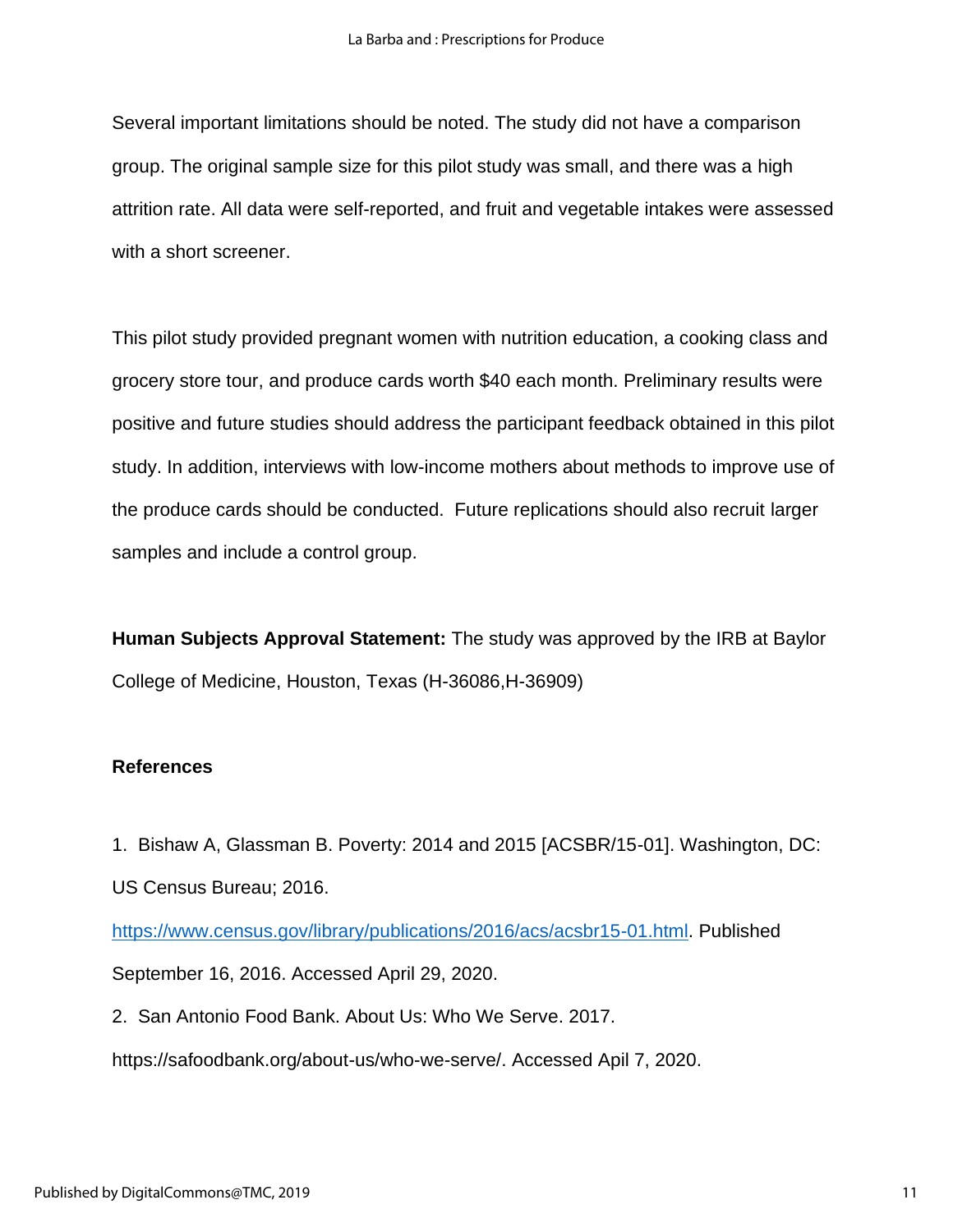3. Foster BA, Maness TM, Aquino CA. Trends and disparities in the prevalence of childhood obesity in South Texas between 2009 and 2015. *J Obes*. 2017;2017: 1424968.

4. Thompson L. Local experts talk about San Antonio's hunger problem. *Rivard Report*. May 5, 2016. https://therivardreport.com/local-experts-talk-about-san-antonios-hungerproblem/. Accessed April 7, 2020.

5. Coleman-Jensen A, Rabbitt MP, Gregory CA, et al*.* Household food security in the United States in 2015, ERR-215. Washington, DC: US Dept of Agriculture--Economic Research Service; 2016. [https://www.ers.usda.gov/publications/pub-](https://www.ers.usda.gov/publications/pub-details/?pubid=79760)

[details/?pubid=79760.](https://www.ers.usda.gov/publications/pub-details/?pubid=79760) Accessed April 7, 2020.

6. Dave JM, Evans AE, Saunders RP, et al. Associations among food insecurity, acculturation, demographic factors, and fruit and vegetable intake at home in Hispanic children. *J Am Diet Assoc*. 2009;109(4):697-701.

7. Kimmons J, Gillespie C, Seymour J*,* et al*.* Fruit and vegetable intake among adolescents and adults in the United States: percentage meeting individualized recommendations. *Medscape J Med*. 2009;11(1):26. [PubMed: 19295947]

8. Matheson DM, Varady J, Varady A, et al. Household food security and nutritional status of Hispanic children in the fifth grade. *Am J Clin Nutr*. 2002;76(1):210-217. [PubMed: 12081837]

9. Leung CW, Epel ES, Ritchie LD*,* et al*.* Food insecurity is inversely associated with diet quality of lower-income adults. *J Acad Nutr Diet*. 2014;114(12):1943-1953 e2. [PubMed: 25091796]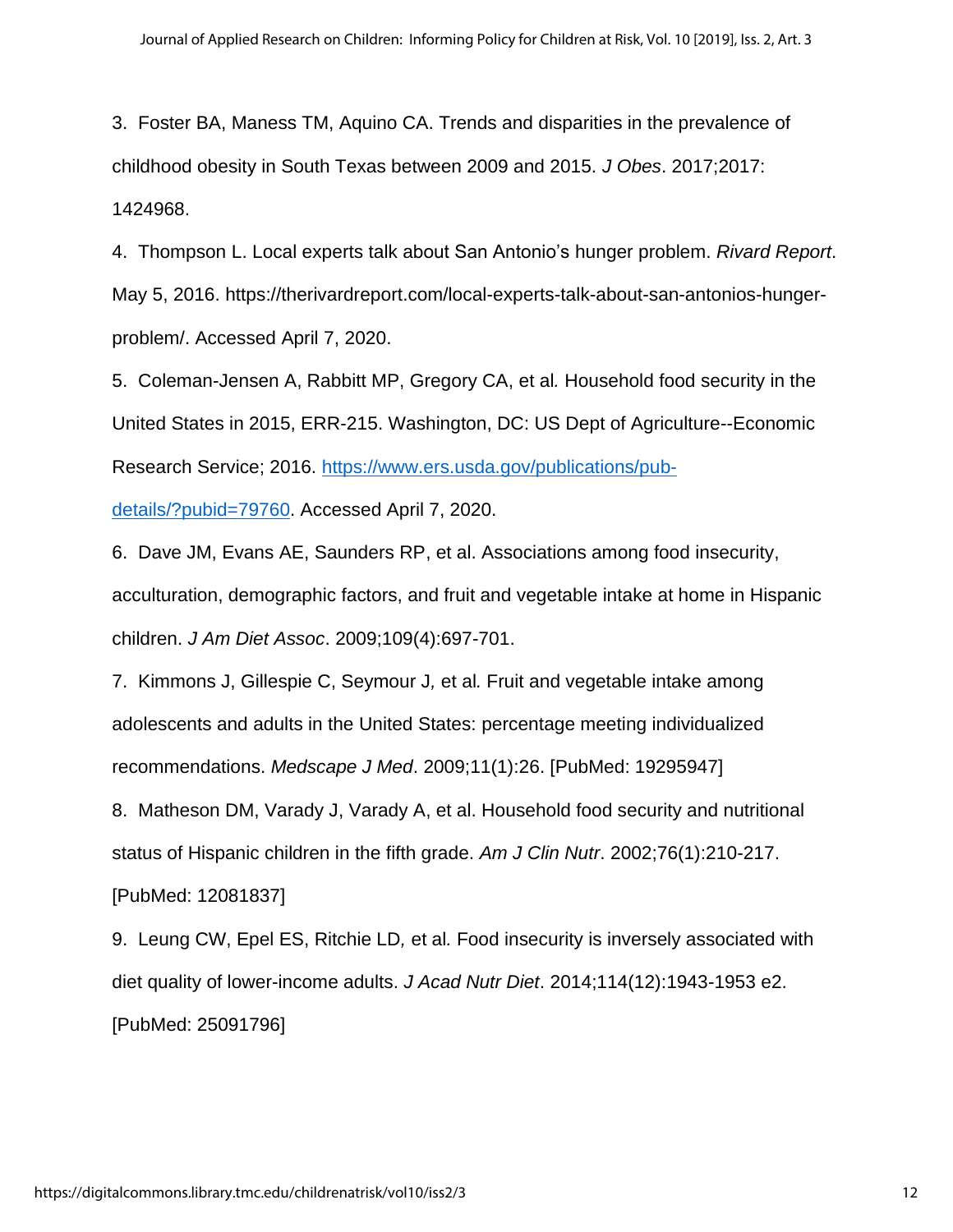10. Fram MS, Ritchie LD, Rosen N*,* et al*.* Child experience of food insecurity is associated with child diet and physical activity. *J Nutr*. 2015;145(3):499-504. [PubMed: 25733465]

11. Reicks M, Trofholz AC, Stang JS*,* et al. Impact of cooking and home food preparation interventions among adults: outcomes and implications for future programs. *J Nutr Educ Behav*. 2014;46(4):259-76. [PubMed: 24703245]

12. Soliah LA, Walter JM, Jones SA. Benefits and barriers to healthful eating: what are the consequences of decreased food preparation ability? *Am J Lifestyle Med*. 2012;6(2):152-158.

13. Hartmann C, Dohle S, Siegrist M. Importance of cooking skills for balanced food choices. *Appetite*. 2013;65:125-131. [PubMed: 23402717]

14. Wang L, Dalton WT 3rd, Schetzina KE*,* et al*.* Home food environment, dietary intake, and weight among overweight and obese children in southern Appalachia. *South Med J*. 2013;106(10):550-557. [PubMed: 24096948]

15. Couch SC, Glanz K, Zhou C*,* et al*.* Home food environment in relation to children's diet quality and weight status. *J Acad Nutr Diet*. 2014;114(10):1569-1579 e1. [PubMed: 25066057]

16. Taylor MB, Emley E, Pratt M*,* et al*.* Structure-based feeding strategies: a key component of child nutrition. *Appetite*. 2017;114:47-54. [PubMed: 28330707]

17. Santiago-Torres M, Adams AK, Carrel AL*,* et al*.* Home food availability, parental dietary intake, and familial eating habits influence the diet quality of urban Hispanic children. *Child Obes*. 2014;10(5):408-415. [PubMed: 25259675]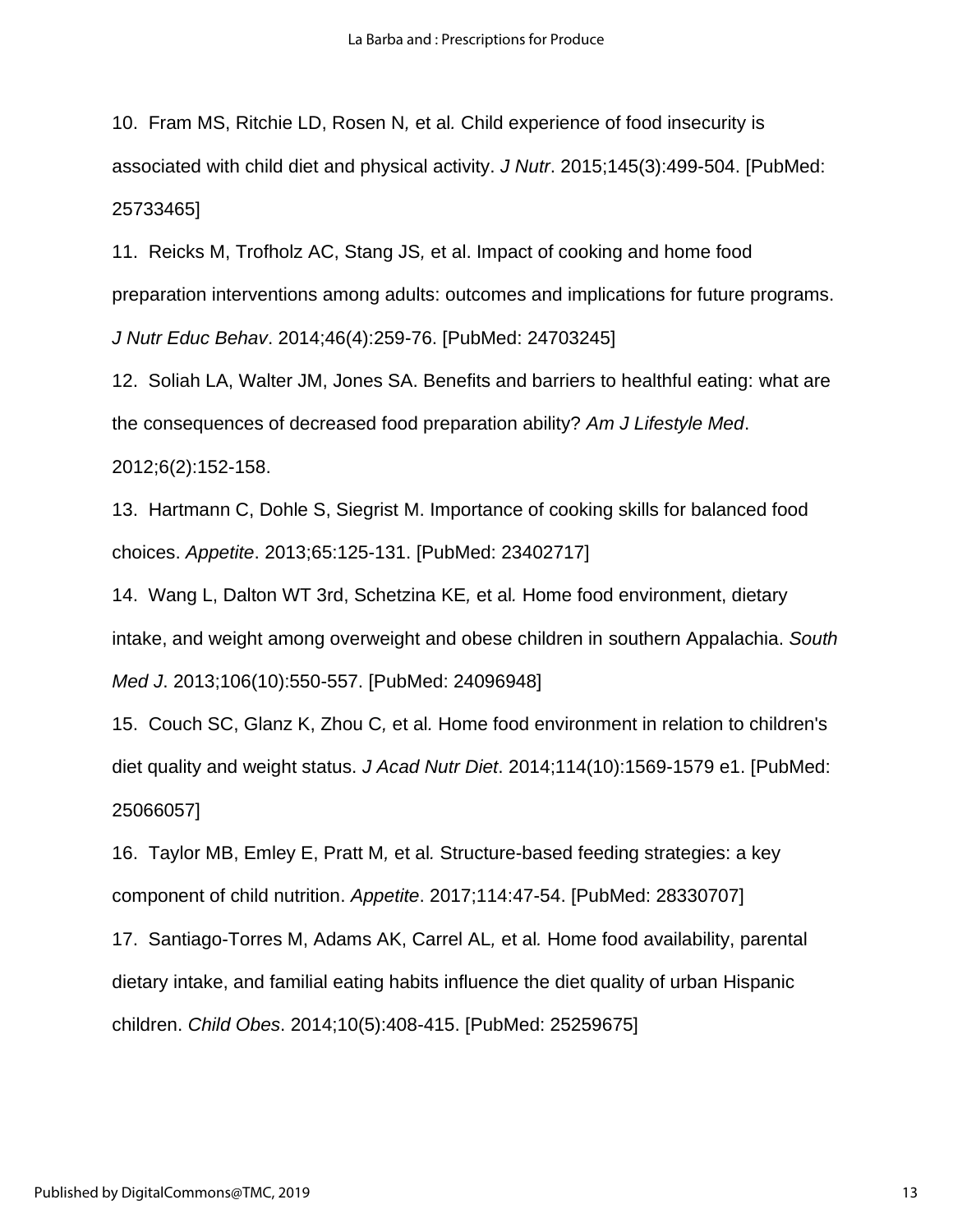18. Bandura A. *Social Foundations of Thought and Action: A Social Cognitive Theory*. Englewood Cliffs, NJ: Prentice Hall; 1986.

19. Olsho LE, Klerman JA, Wilde PE*,* et al*.* Financial incentives increase fruit and vegetable intake among Supplemental Nutrition Assistance Program participants: a randomized controlled trial of the USDA Healthy Incentives Pilot. *Am J Clin Nutr*. 2016;104(2):423-435. [PubMed: 27334234]

20. Ko LK, Rodriguez E, Yoon J*,* et al. A brief community-based nutrition education intervention combined with food baskets can increase fruit and vegetable consumption among low-income Latinos. *J Nutr Educ Behav*. 2016;48(9):609-617 e1. [PubMed:

#### 27485464]

21. Flego A, Herbert J, Waters E*,* et al. Jamie's Ministry of Food: Quasi-experimental evaluation of immediate and sustained impacts of a cooking skills program in Australia. *PLoS On*e. 2014;9(12):e114673. [PubMed: 25514531]

22. Herbert J, Flego A, Gibbs L*,* et al*.* Wider impacts of a 10-week community cooking skills program--Jamie's Ministry of Food, Australia. *BMC Public Health*. 2014;14:1161. [PubMed: 25496263]

23. Cullen KW, Baranowski T, Rittenberry L*,* et al. Socioenvironmental influences on children's fruit, juice and vegetable consumption as reported by parents: reliability and validity of measures. *Public Health Nutr*. 2000; 3(3): 345-356. [PubMed: 10979154] 24. Cullen KW, Klesges LM, Sherwood NE*,* et al*.* Measurement characteristics of dietrelated psychosocial questionnaires among African-American parents and their 8-10 year old daughters: results from the Girls health Enrichment Multi-site Studies (GEMS). *Prev Med*. 2004;38(suppl):S34-S42.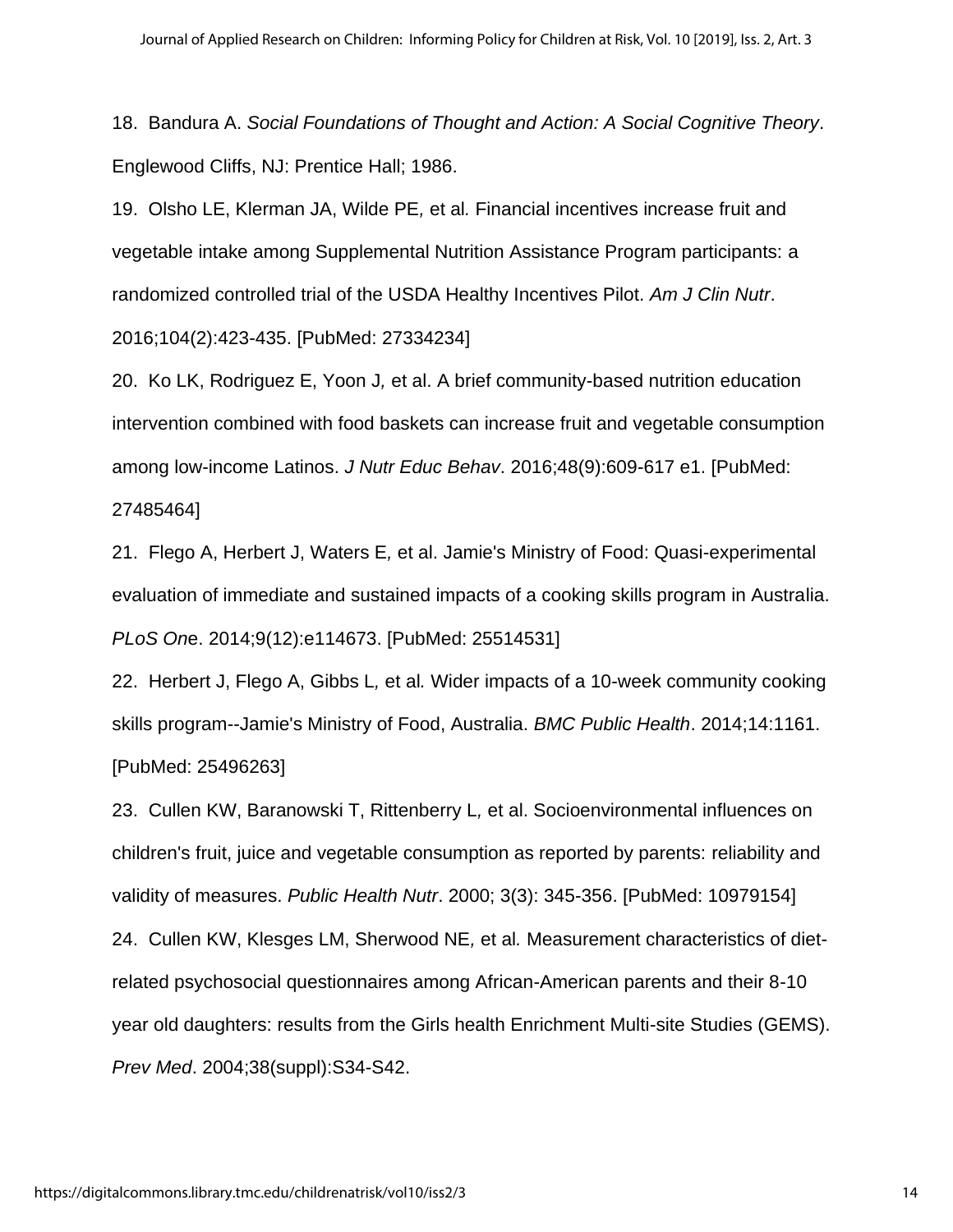25. Prochaska JJ, Sallis JF. Reliability and validity of a fruit and vegetable screening measure for adolescents. *J Adolesc Health*. 2004;34(3):163-165. [PubMed: 14967337] 26. Yaroch AL, Tooze J, Thompson FE*,* et al*.* Evaluation of three short dietary instruments to assess fruit and vegetable intake: the National Cancer Institute's food attitudes and behaviors survey. *J Acad Nutr Diet*. 2012;112(10):1570-1577. [PubMed: 23017567]

27. Cook A, Roberts K, O'Leary F*,* et al*.* Comparison of single questions and brief questionnaire with longer validated food frequency questionnaire to assess adequate fruit and vegetable intake. *Nutrition*. 2015;31(7-8):941-947. [PubMed: 26003391] 28. Bickel G, Nord M, Price C*,* et al*.* Guide to measuring household food security: revised 2000. Alexandria, VA: USDA/Food and Nutrition Service; 2000. https://www.fns.usda.gov/sites/default/files/FSGuideSummary.pdf.

29. Trofholz AC, Tate AD, Draxten ML*,* et al. Home food environment factors associated with the presence of fruit and vegetables at dinner: a direct observational study. *Appetite*. 2016;96:526-532. [PubMed: 26527254]

30. Phipps EJ, Braitman LE, Stites SD*,* et al*.* The use of financial incentives to increase fresh fruit and vegetable purchases in lower-income households: results of a pilot study. *J Health Care Poor Underserved*. 2013;24(2):864-874. [PubMed: 23728052]

31. Condrasky M, Graham K, Kamp J. Cooking with a Chef: an innovative program to improve mealtime practices and eating behaviors of caregivers of preschool children. *J Nutr Educ Behav*. 2006;38(5):324-325. [PubMed: 16966056]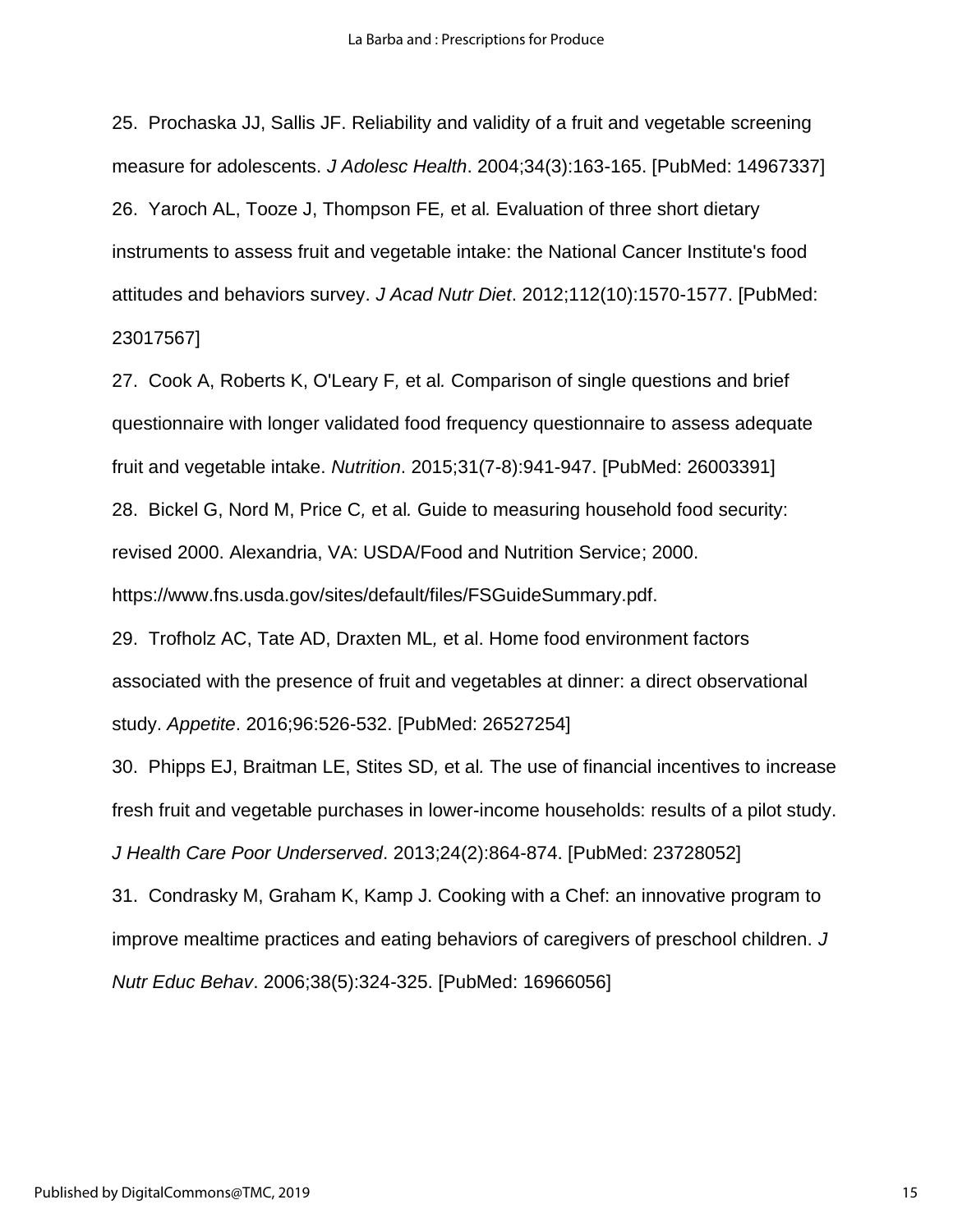32. Garcia AL, Reardon R, McDonald M*,* et al*.* Community interventions to improve cooking skills and their effects on confidence and eating behaviour. *Curr Nutr Rep*. 2016;5(4):315-322. [PubMed: 27882266]

# **Table 1. Prescriptions for Produce Learning Modules**

- 1. MY PREGNANCY PLATE: My plate for balanced meals
- 2. GETTING A HANDLE ON PORTIONS: Portion Control
- 3. DECODING YOUR FOOD LABEL: Label Reading and Nutrient Density
- 4. KNOW YOUR SUGARS: Identify and Reduce Added Sugars
- 5. ORDER UP: Healthy Cooking at Home
- 6. EVERY OUNCE COUNTS: Breastfeeding 101
- 7. AWAY WE GO: Healthy Eating Post-Pregnancy

|                      | <b>Baseline Group</b> |      | Completers |      |
|----------------------|-----------------------|------|------------|------|
| Age $(y)$            | $n = 60$              | %    | $n = 25$   | %    |
| < 21                 | 10                    | 16.7 | 1          | 4.0  |
| $21 - 35$            | 41                    | 68.3 | 21         | 84.0 |
| $>=35$               | 7                     | 11.7 | 3          | 12.0 |
| Missing              | 2                     | 3.3  | 0          |      |
|                      |                       |      |            |      |
| Education            |                       |      |            |      |
| High school          | 35                    | 58.3 | 12         | 48.0 |
| Some college or more | 25                    | 41.7 | 13         | 52.0 |

# **Table 2. Participant characteristics**